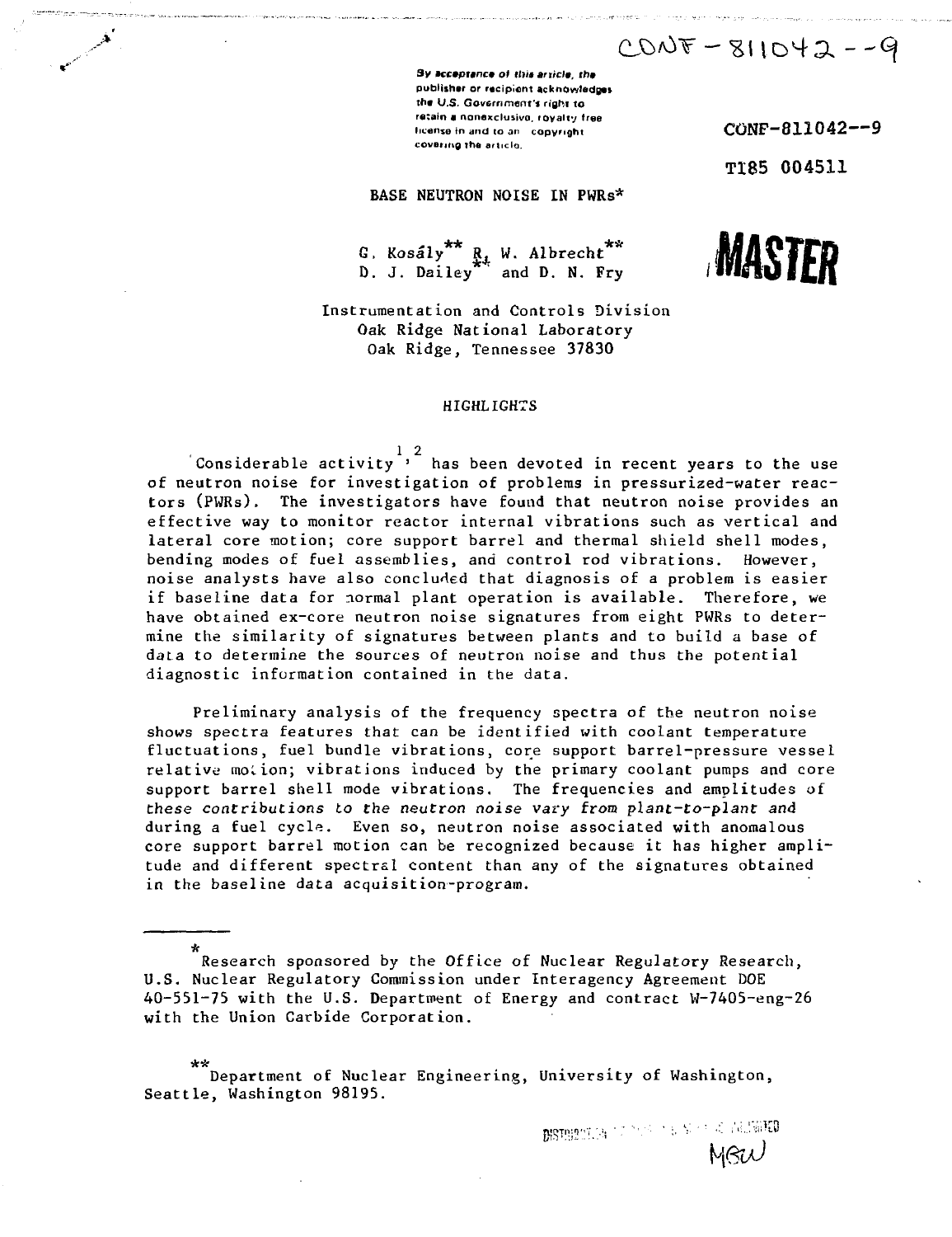In summary we conclude that:  $(1)$  ex-core neutron noise contains information about the vibration of components in the pressure vessel; (2) baseline signature acquisition can aid understanding of plant specific vibration frequencies and provide a bases for diagnosis of future problems if they occur; and (3) abnormal core support barrel vibration can most likely be detected over and above the plant-to-plant signature variation observed thus far.

#### REFERENCES

- 1. J. A. Thie, "Core Motion Monitoring", Nucl. Technology, 45, 5-45 (1979).
- 2. G. Kosaly, "Noise Investigations in Boiling-Water and Pressurized-Water Reactors", Prog, in Nuol. Energy, 5, 149 (1980).

#### DISCLAIMER

**This report was prepared as an account of work sponsored by an agency of the United States Government. Neither the United Stater Government nor any agency thereof, nor any of their employees, makes any warranty, express or implied, or assumes any legal liability or responsibility for the accuracy, completeness, or usefulness of any information, apparatus, product, or process disclosed, or represents that its use would not infringe privately owned rights. Reference herein to any specific commercial product, process, or service by trade name, trademark, manufacturer, or otherwise does not necessarily constitute or imply its endorsement, recommendation, or favoring by the United States Government or any agency thereof. The views and opinions of authors expressed herein do not necessarily slate or reflect those of the United States Government or any agency thereof.**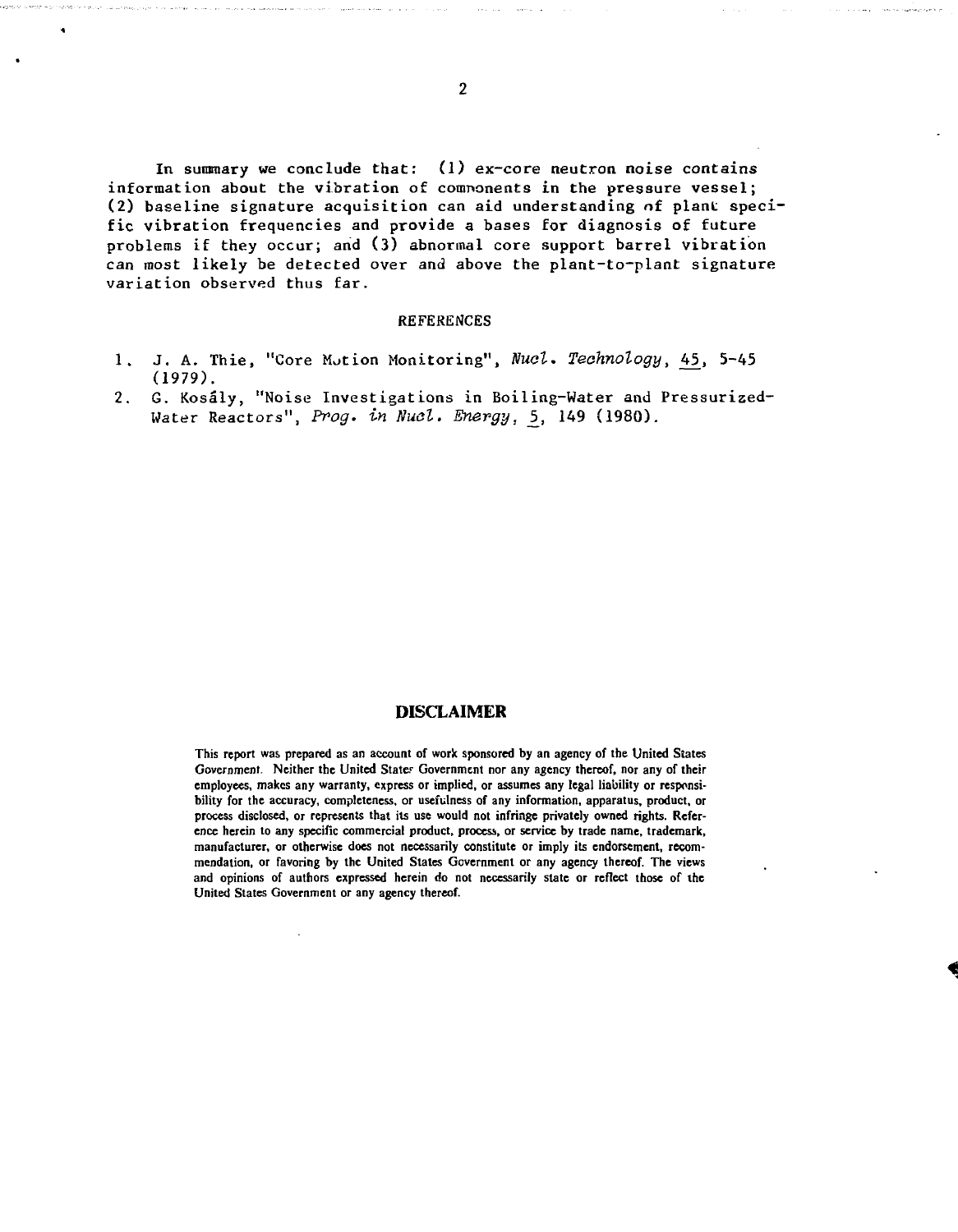**RESEARCH PERFORMED BY THE DEPARTMENT OF NUCLEAR ENGINEERING, UNIVERSITY OF WASHINGTON AND THE INSTRUMENTATION AND CONTROLS DIVISION, OAK RIDGE, NATIONAL LABORATORY**

 $\hat{\mathbf{v}}$ 

**BASELINE NEUTRON NOISE ON PWRs**

**6- KOSALY (UW) R. W. ALBRECHT (UW) D. J. DAILEY (UW) D. N. FRY (ORNL)**

**PRESENTED BY D- N- FRY AT THE NINTH WATER REACTOR SAFETY RESEARCH MEETING, OCTOBER 26-30, 1981 AT THE NATIONAL BUREAU OF STANDARDS, GAITHERSBURG, MARYLAND**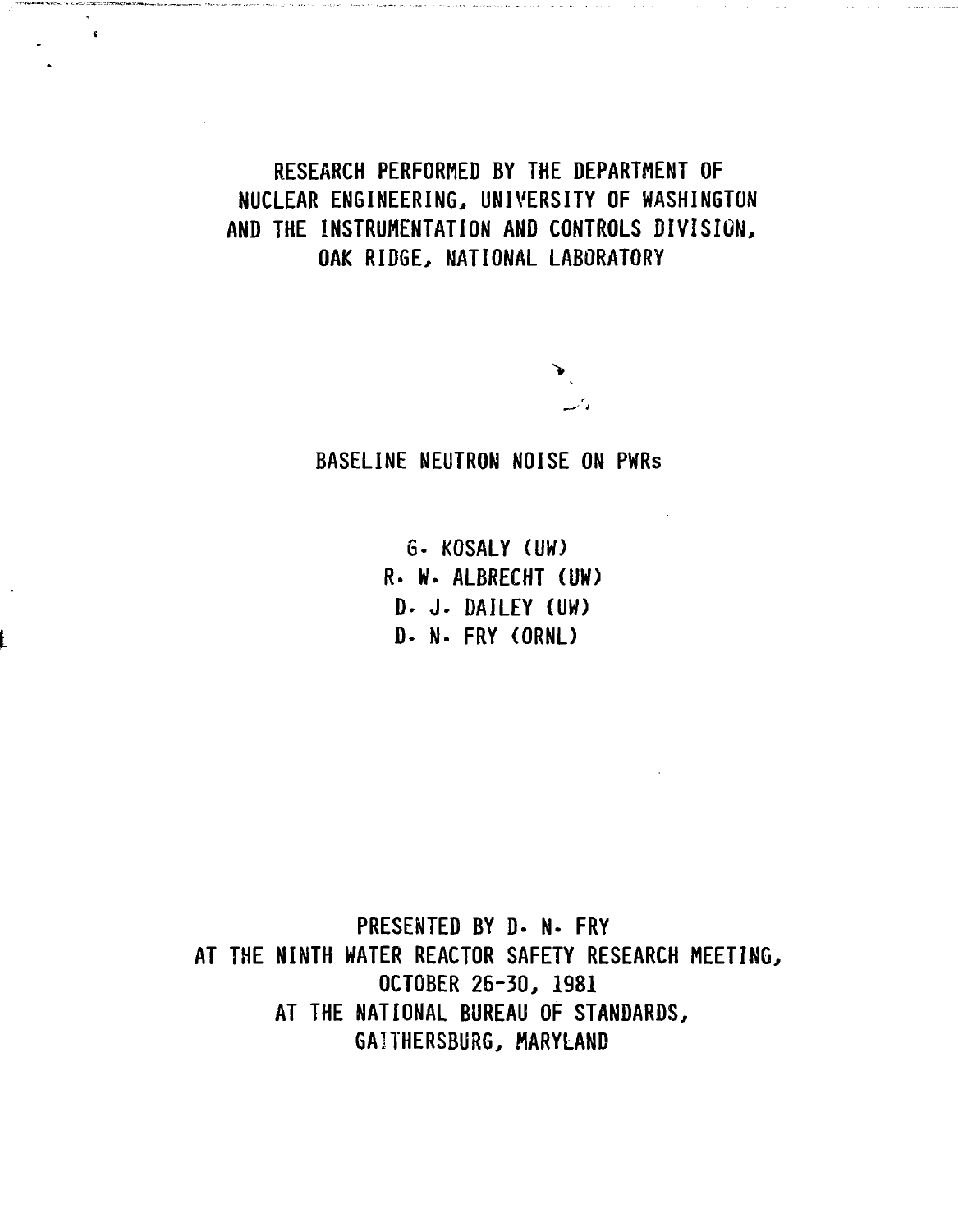## **WHAT IS NOISE ANALYSIS?**

`∙

 $\tilde{\alpha}$  are an extended by  $\tilde{\alpha}$  and  $\tilde{\alpha}$ 

# **OBTAINING INFORMATION ABOUT A PROCESS OR SYSTEM COMPONENT FROM THE ANALYSIS OF FLUCTUATIONS IN THE PLANT PROCESS VARIABLES**

**FOR EXAMPLE**

**SMALL FLUCTUATIONS IN REACTOR POWER MAY INDICATE A LOOSE AND VIBRATING CONTROL ROD**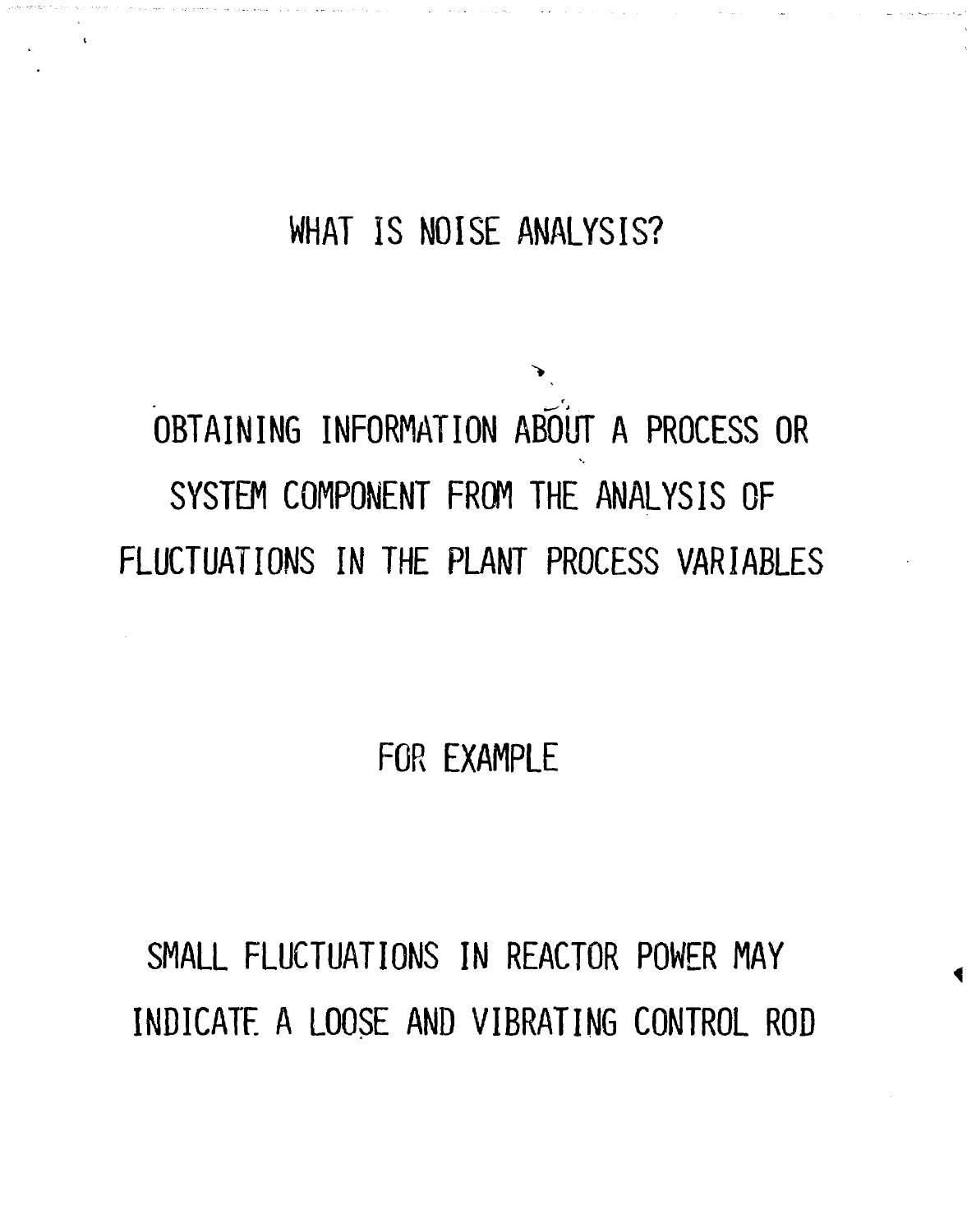# EX-CORE NEUTRON NOISE CONTAINS INFORMATION ABOUT THE PWR CORE

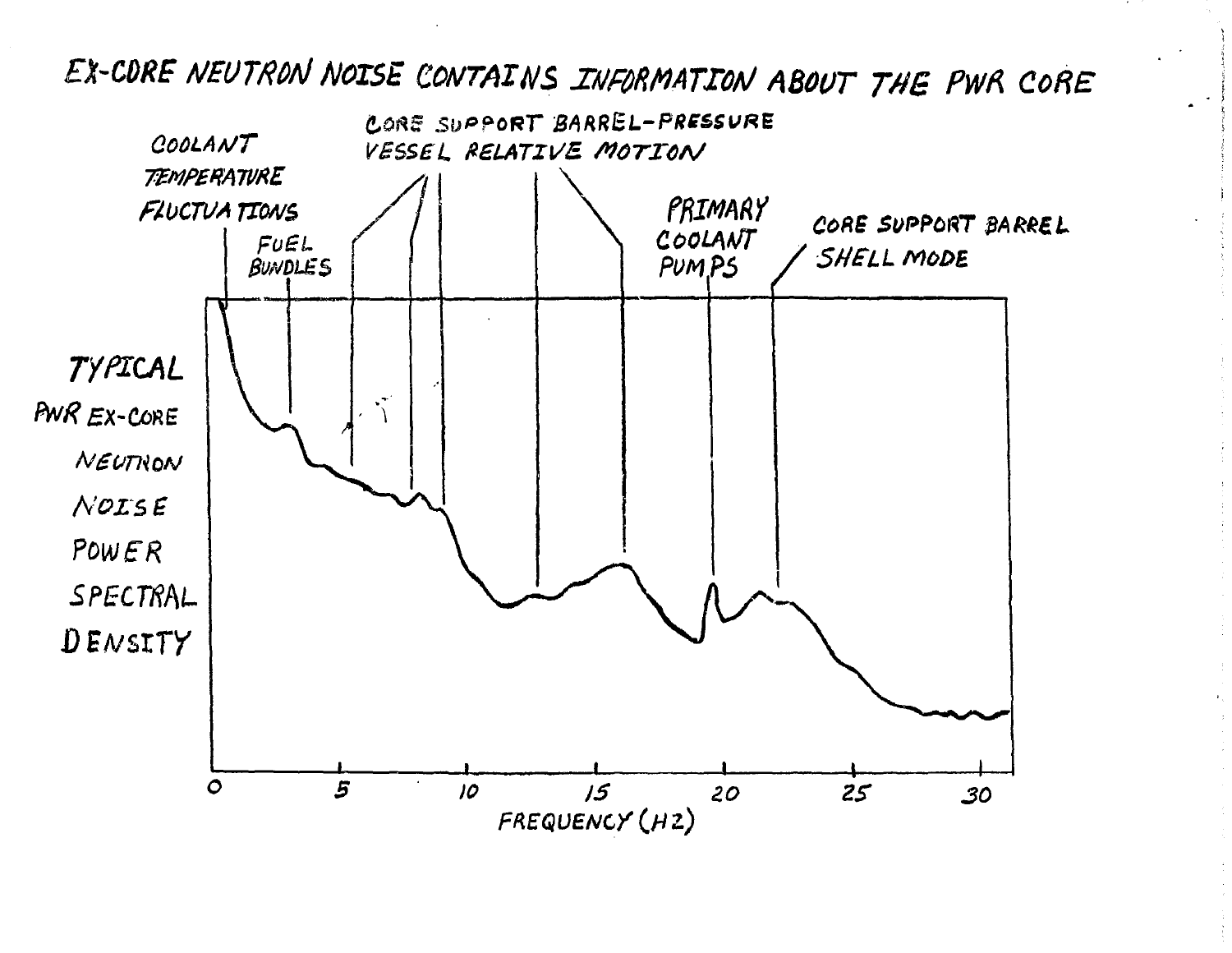## **NEUTRON NOISE ANALYSES HAS BEEN USED TO DIAGNOSE MECHANICAL VIBRATIONS OF CORE COMPONENTS IN NUCLEAR PLANTS**

**. LOOSE CORE BARREL IN PWR**

**VIBRATING INSTRUMENT TUBES IN BWR**

**. CORE MOTION IN GCR**

**• CONTROL RODS IN FBR**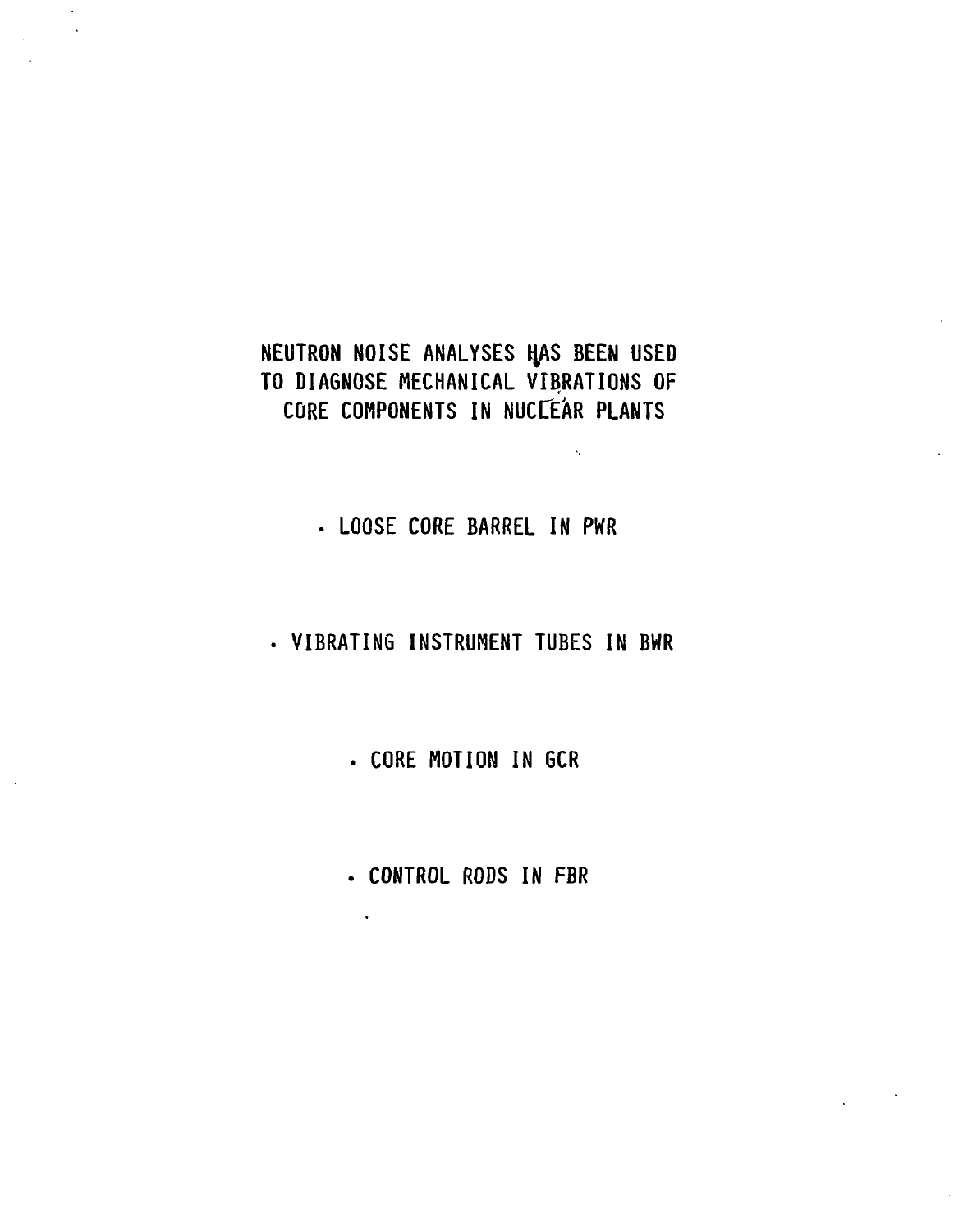## **DIAGNOSIS OF A PROBLEM IS EASIER IF PREVIOUS BASELINE DATA IS AVAILABLE**

**THEREFORE**

**THE OBJECTIVES OF OUR PROGRAM ARE TO:**

**DETERMINE IF PWR EX-CORE NEUTRON NOISE SIGNATURES ARE SIMILAR IN DIFFERENT PLANTS**

į

**AND**

**DETERMINE THE VARIATION OF EX-CORE NEUTRON SIGNATURES IN A PWR OVER THE FIRST FUEL CYCLE**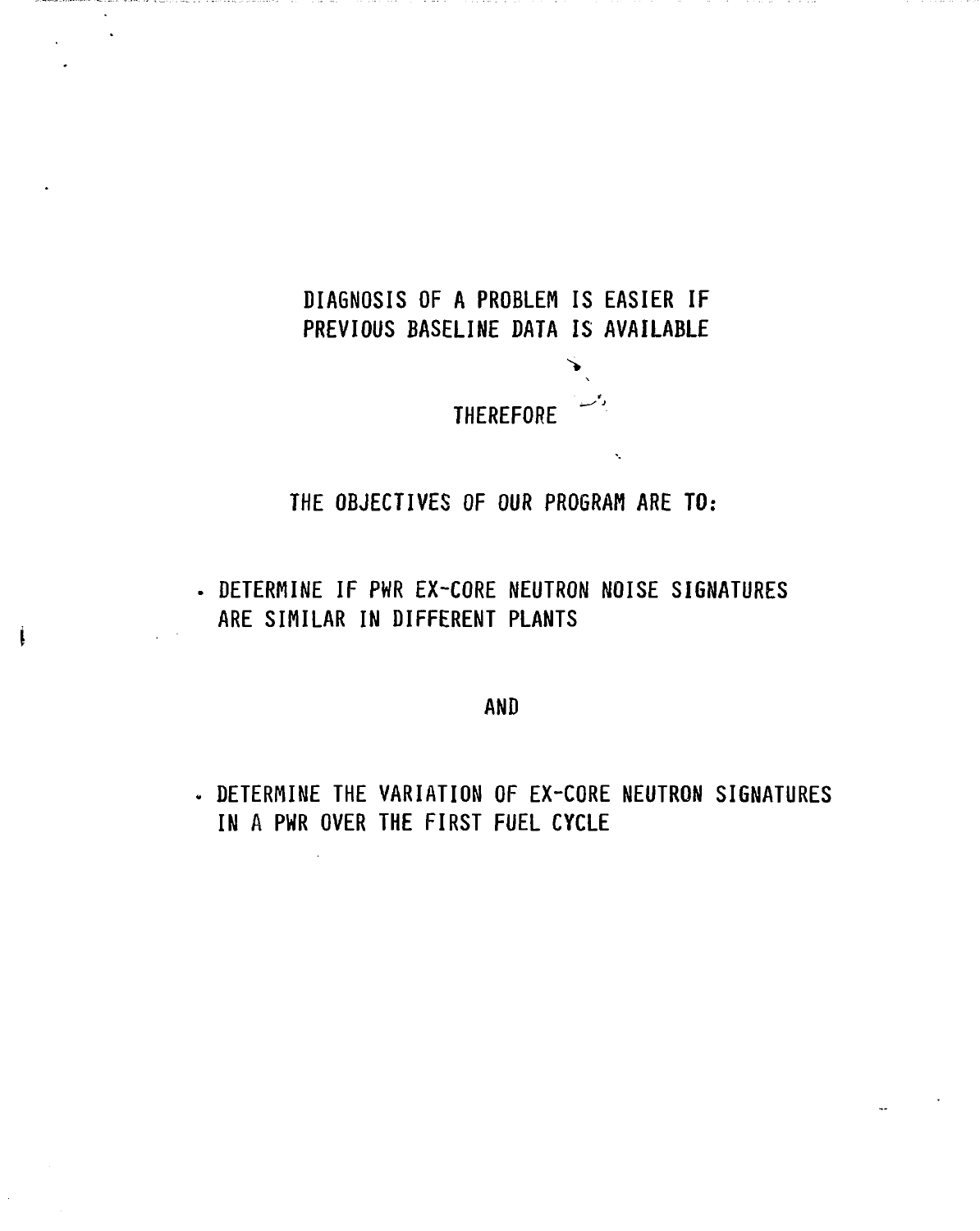## WE HAVE OBTAINED SIGNATURES FROM

- $\bullet$ CALVERI CLIFFS I
- **1** CALVERT CLIFFS' 2
- 1 H. B. ROBINSON
- **s** ANO-1
- 5 ANO-2
- 8 TROJAN
- **U** SEQUOYAH-1
- **U** BORSSELE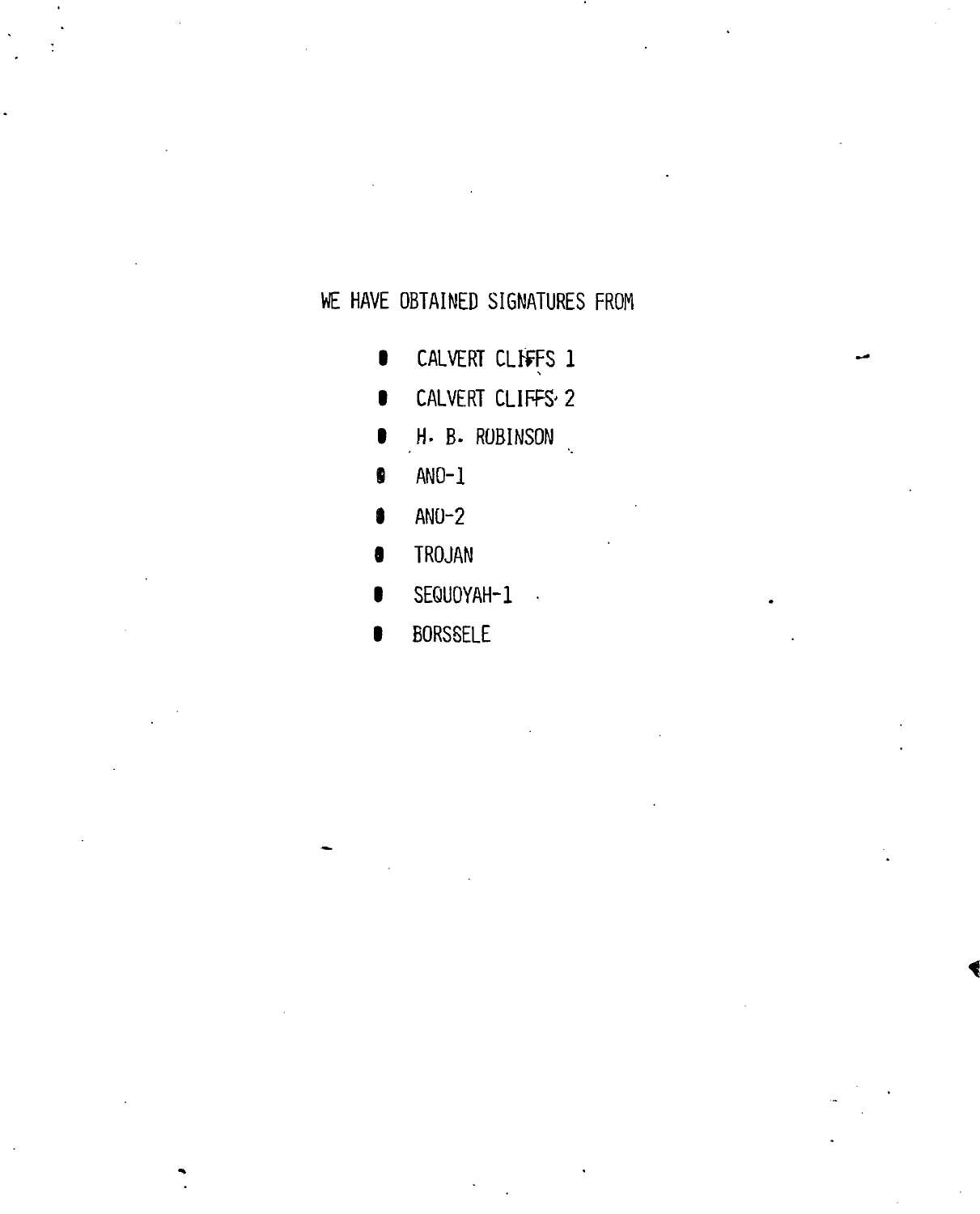## CALVERT CLIFFS-1 NEUTRON NOISE SIGNATURES

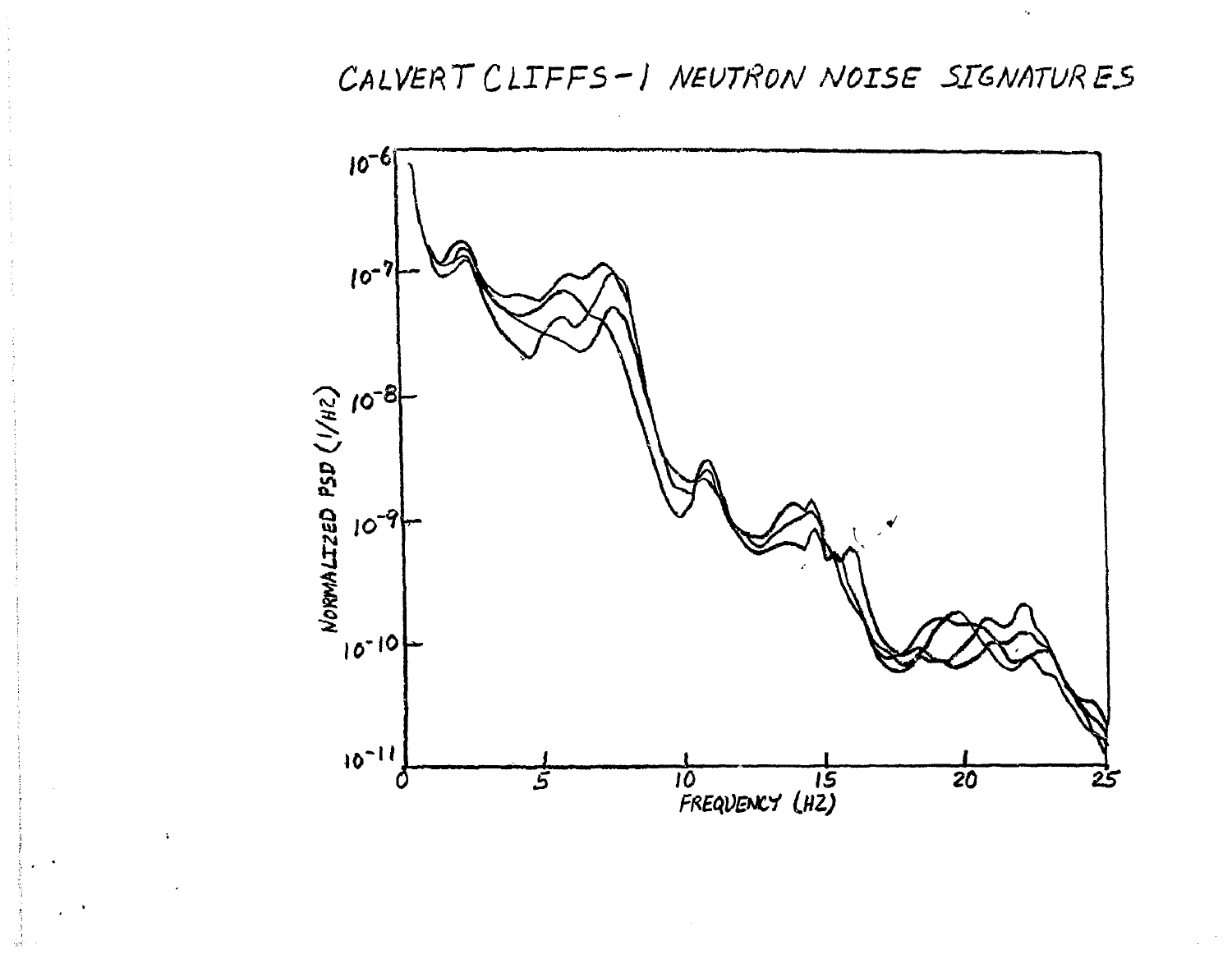CALVERT CLIFFS-2 NEUTRON NOISE SIGNATURES

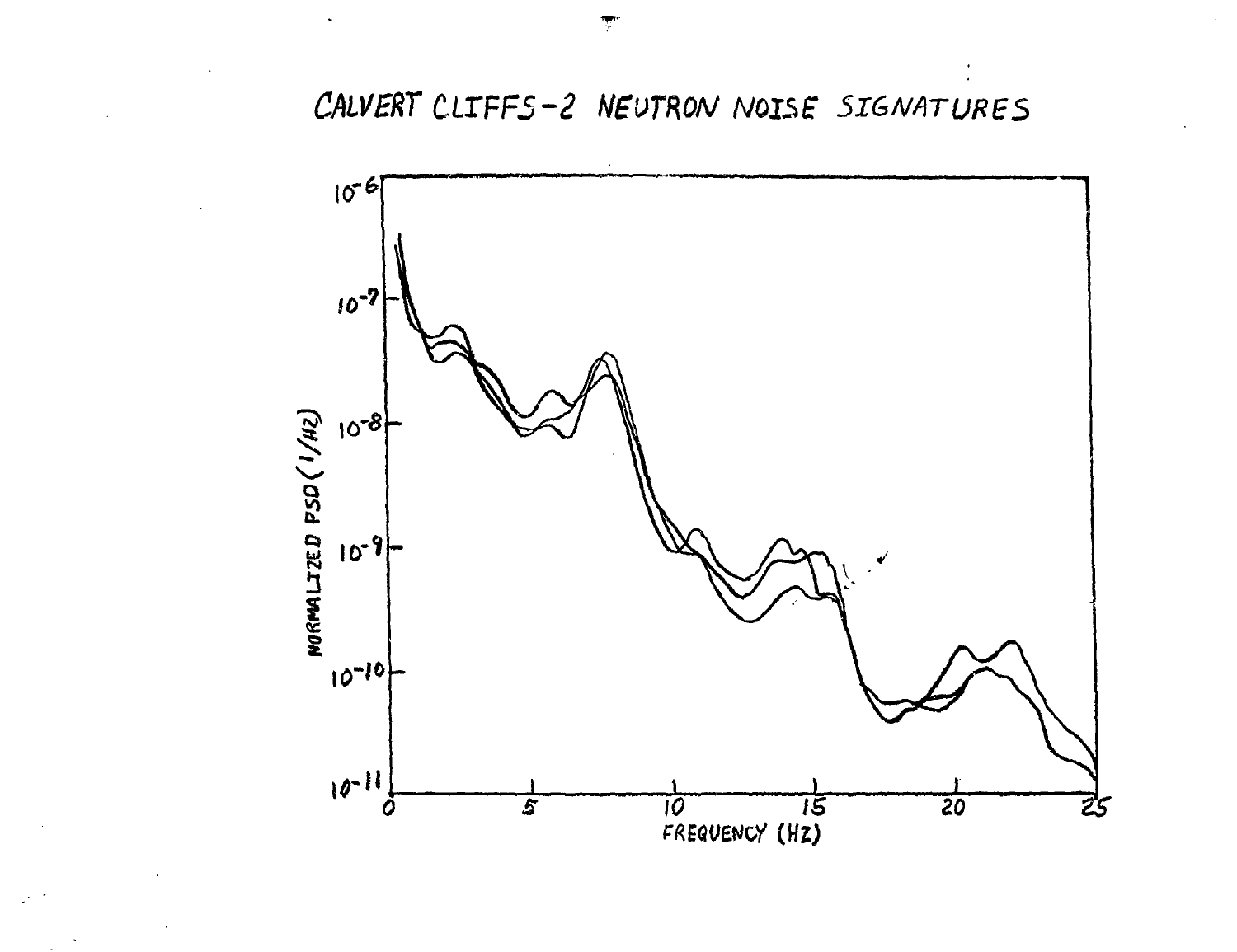

ANO-I NEUTRON NOISE SIGNATURE

ł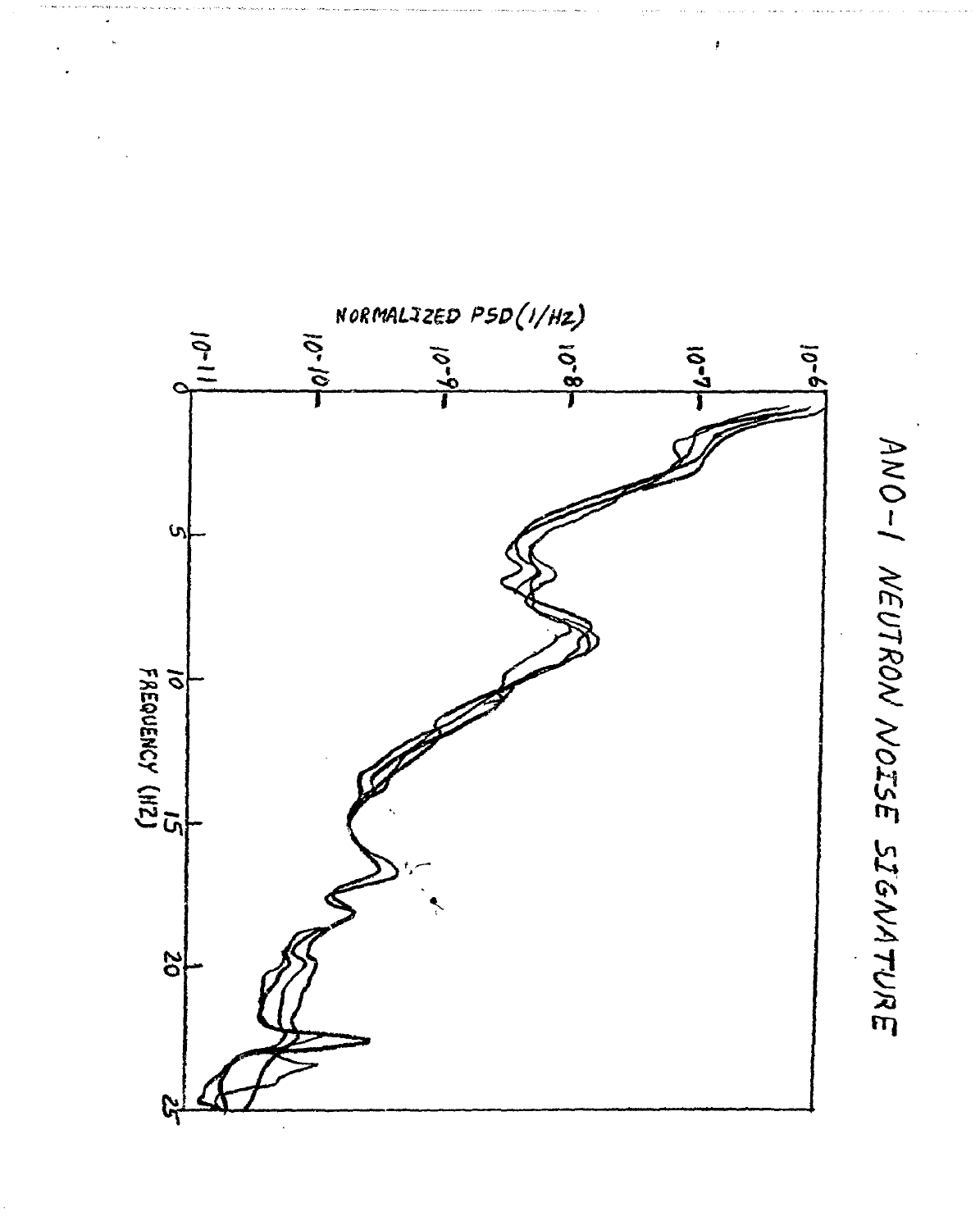SEQUOYAH-I NEUTRON NOISE SIGNATURES

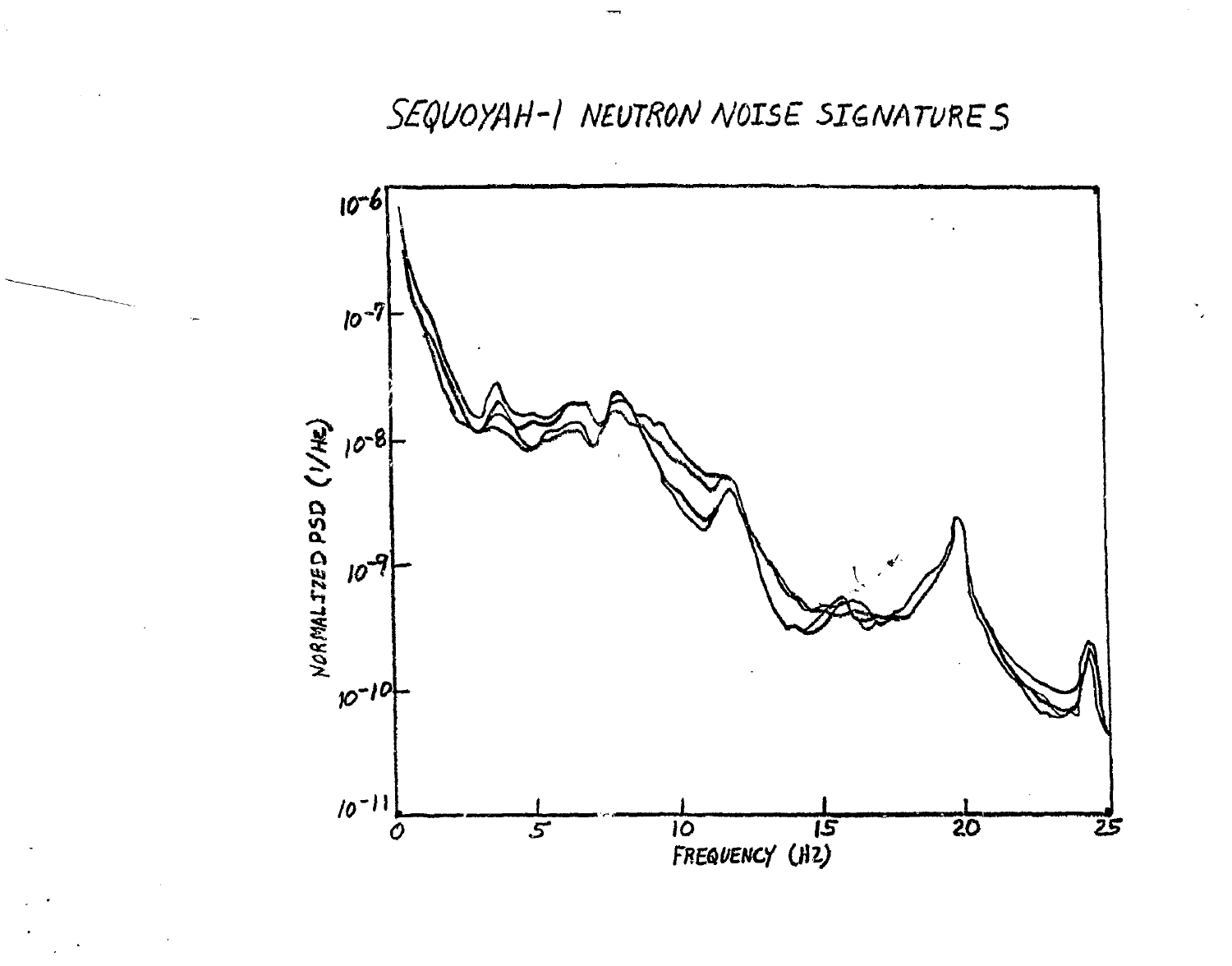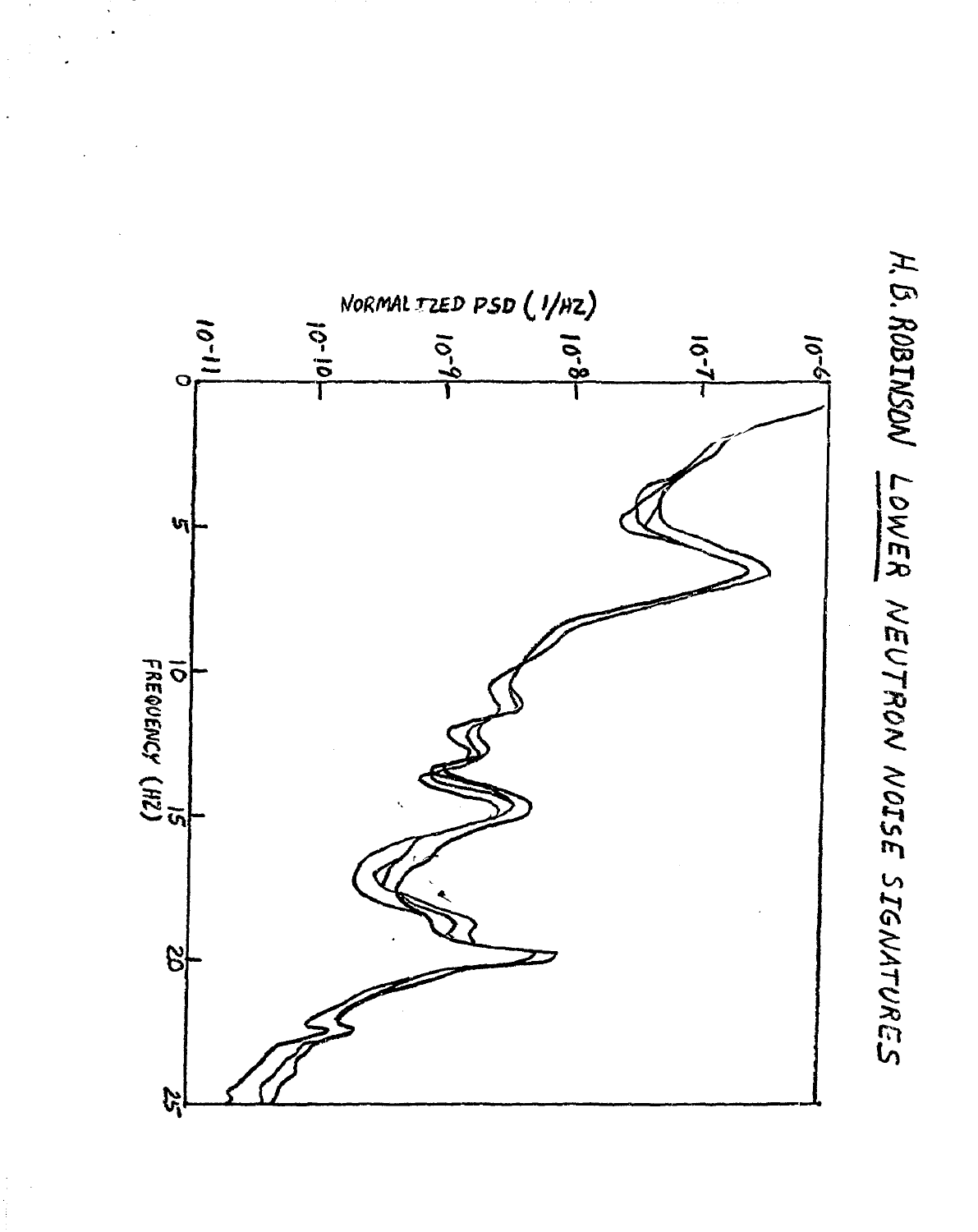# H. B. ROBINSON UPPER NEUTRON NOISE SIGNATURES



 $\overline{4}$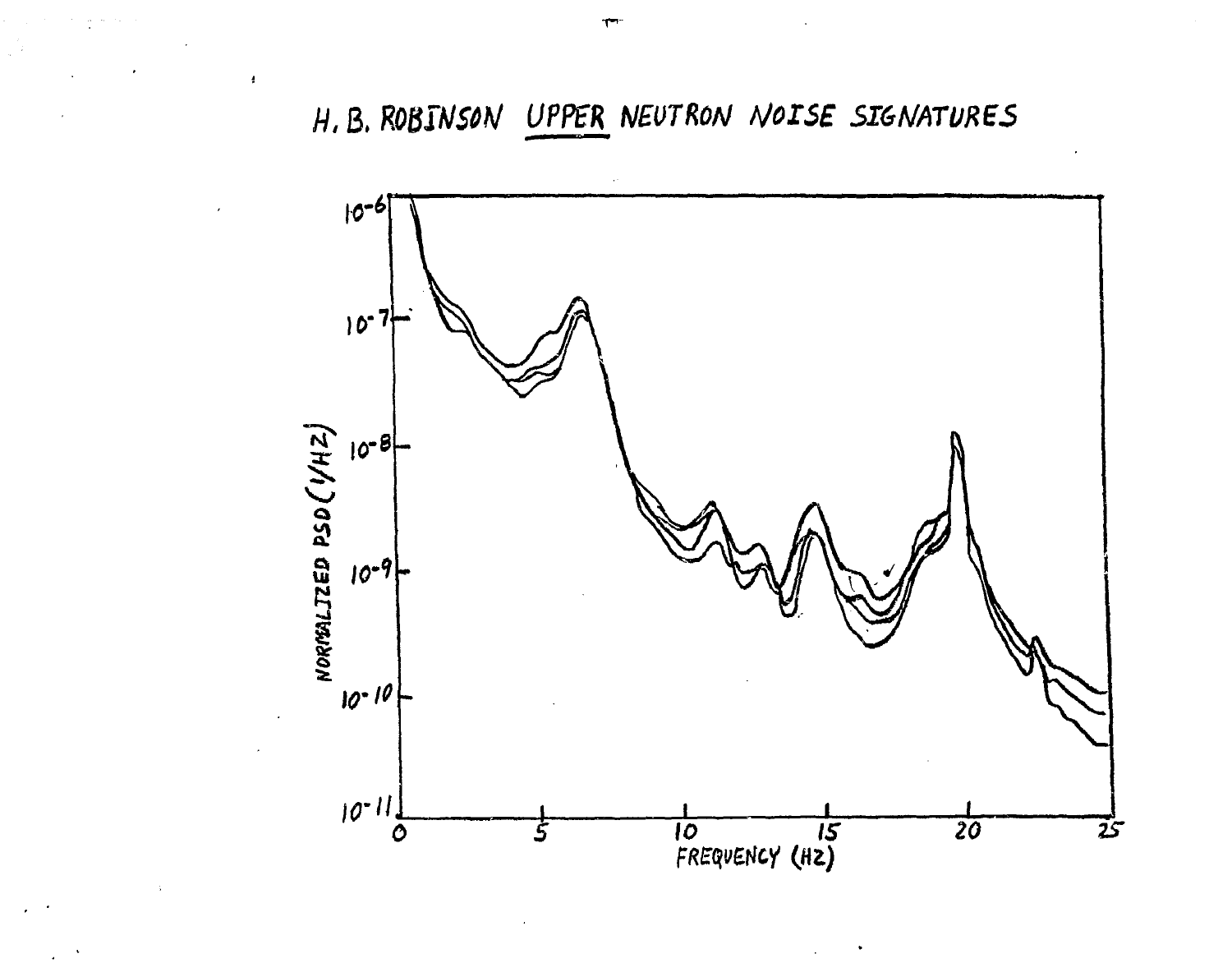

BORSSELE NEUTRON NOISE SIGNATURES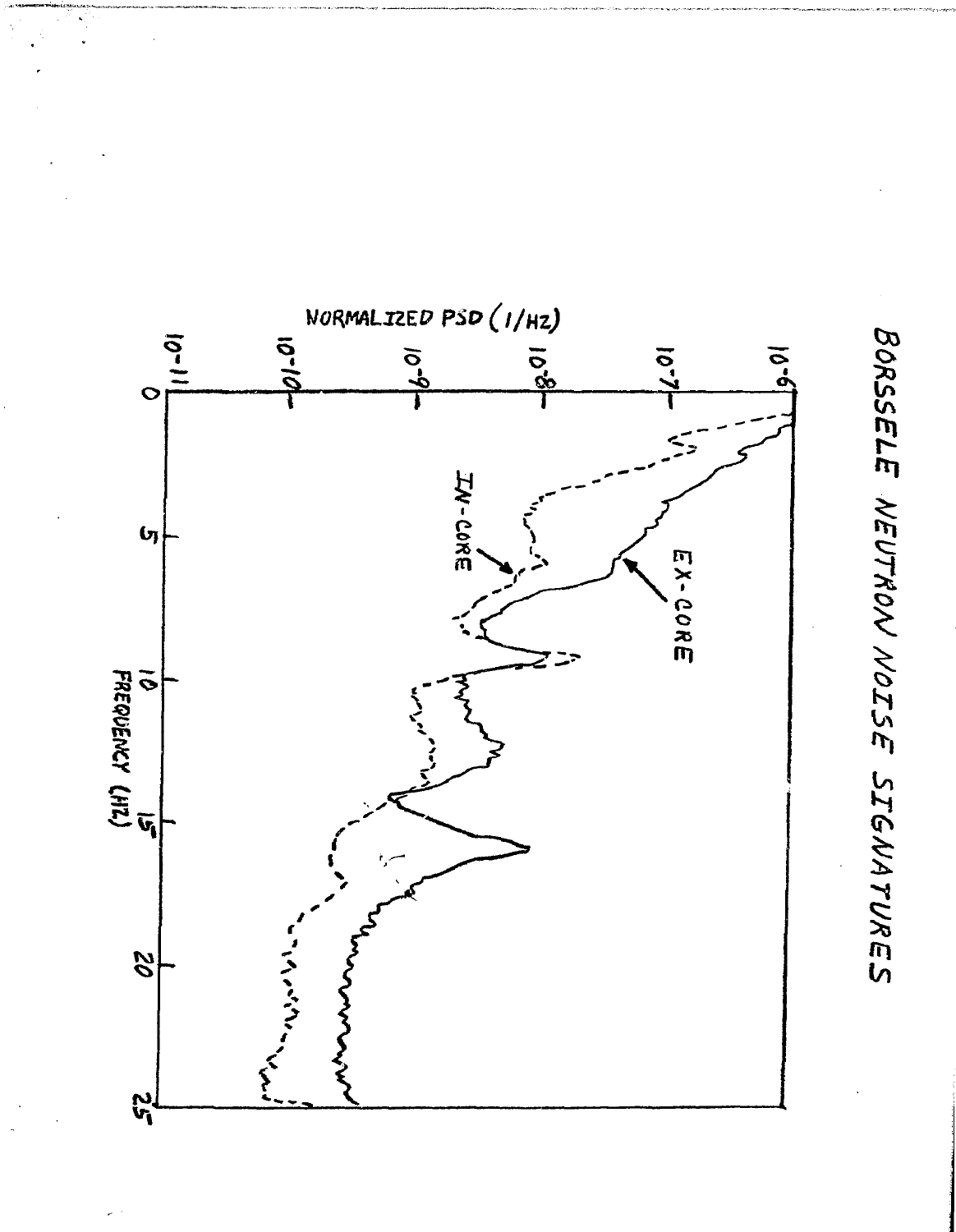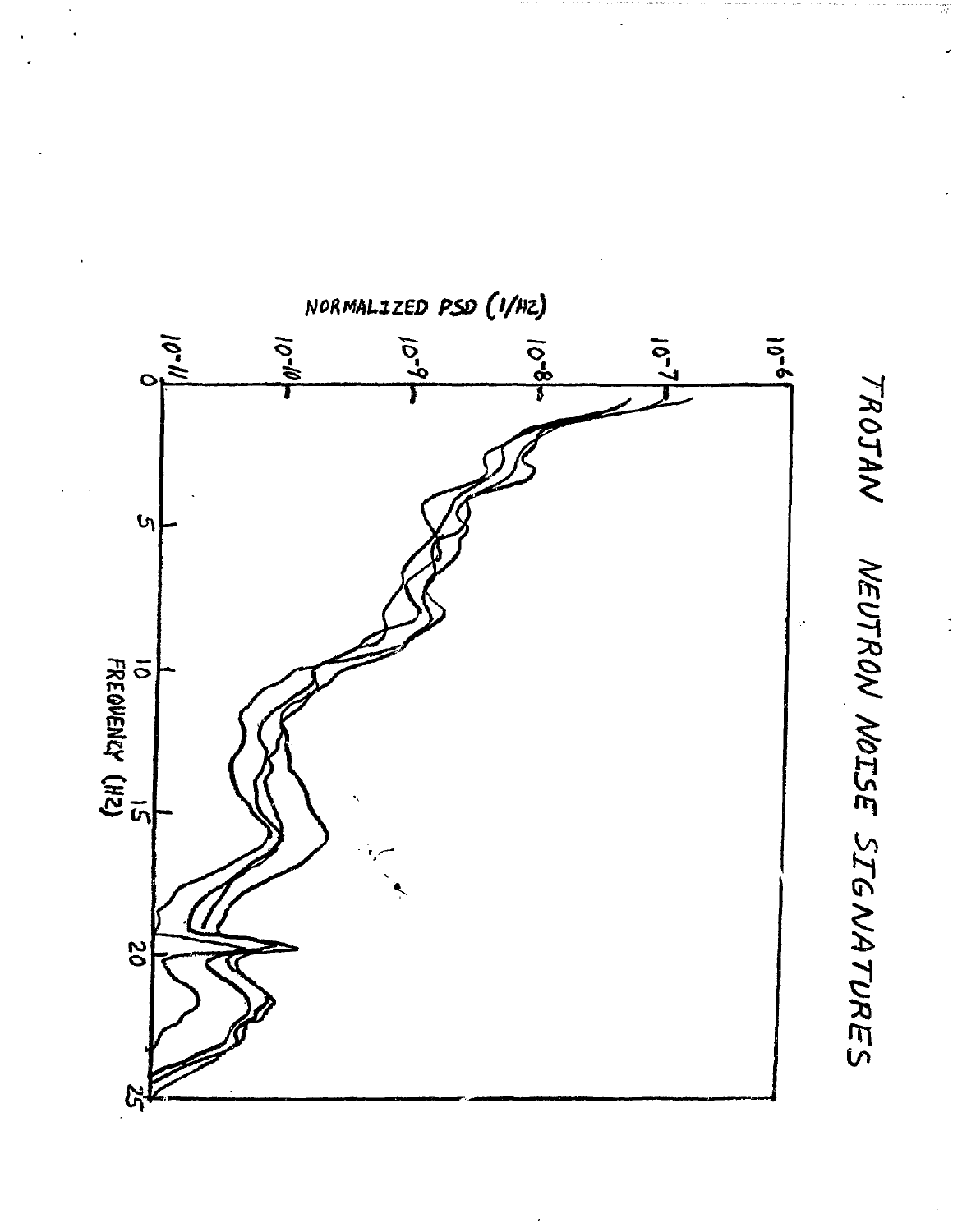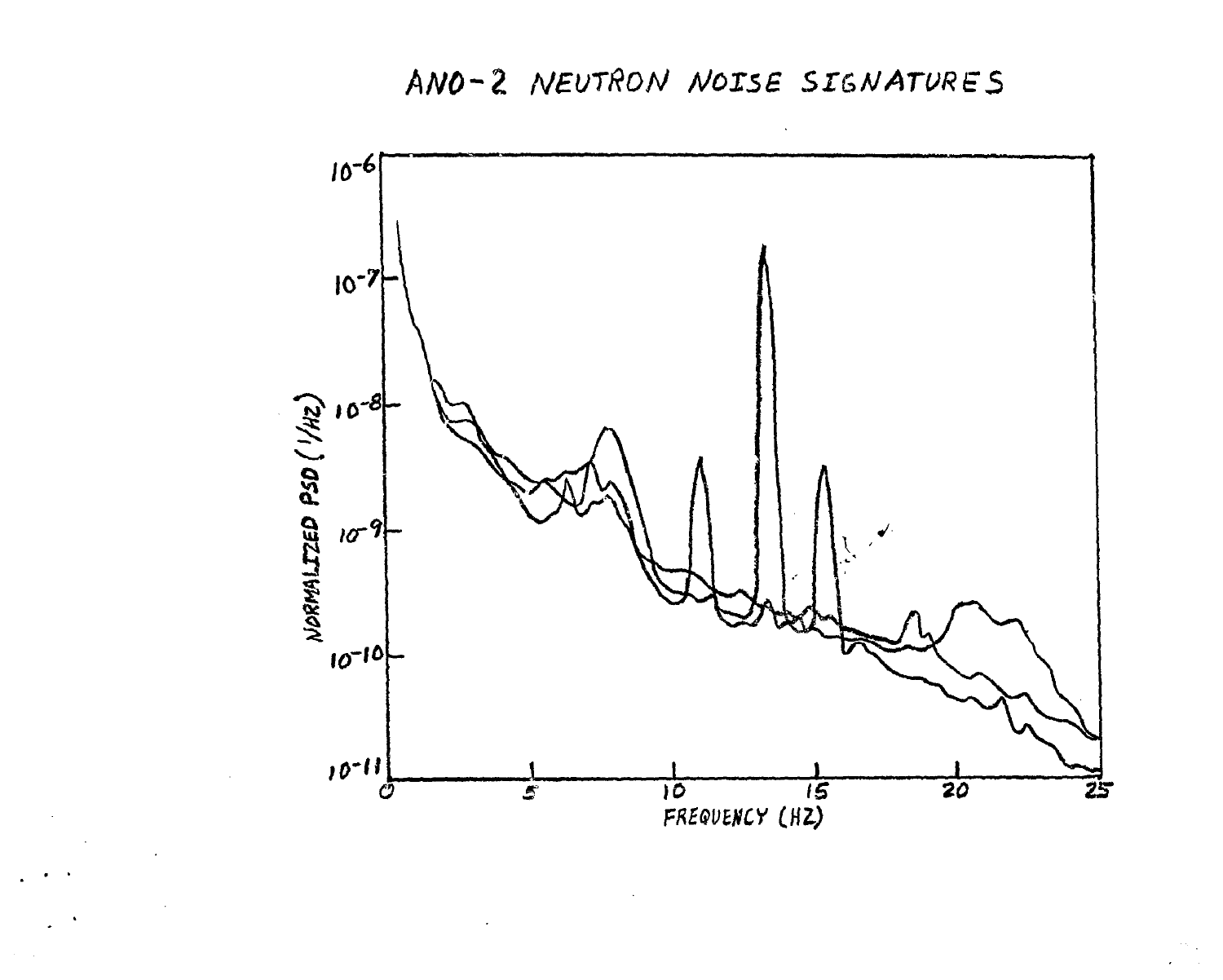

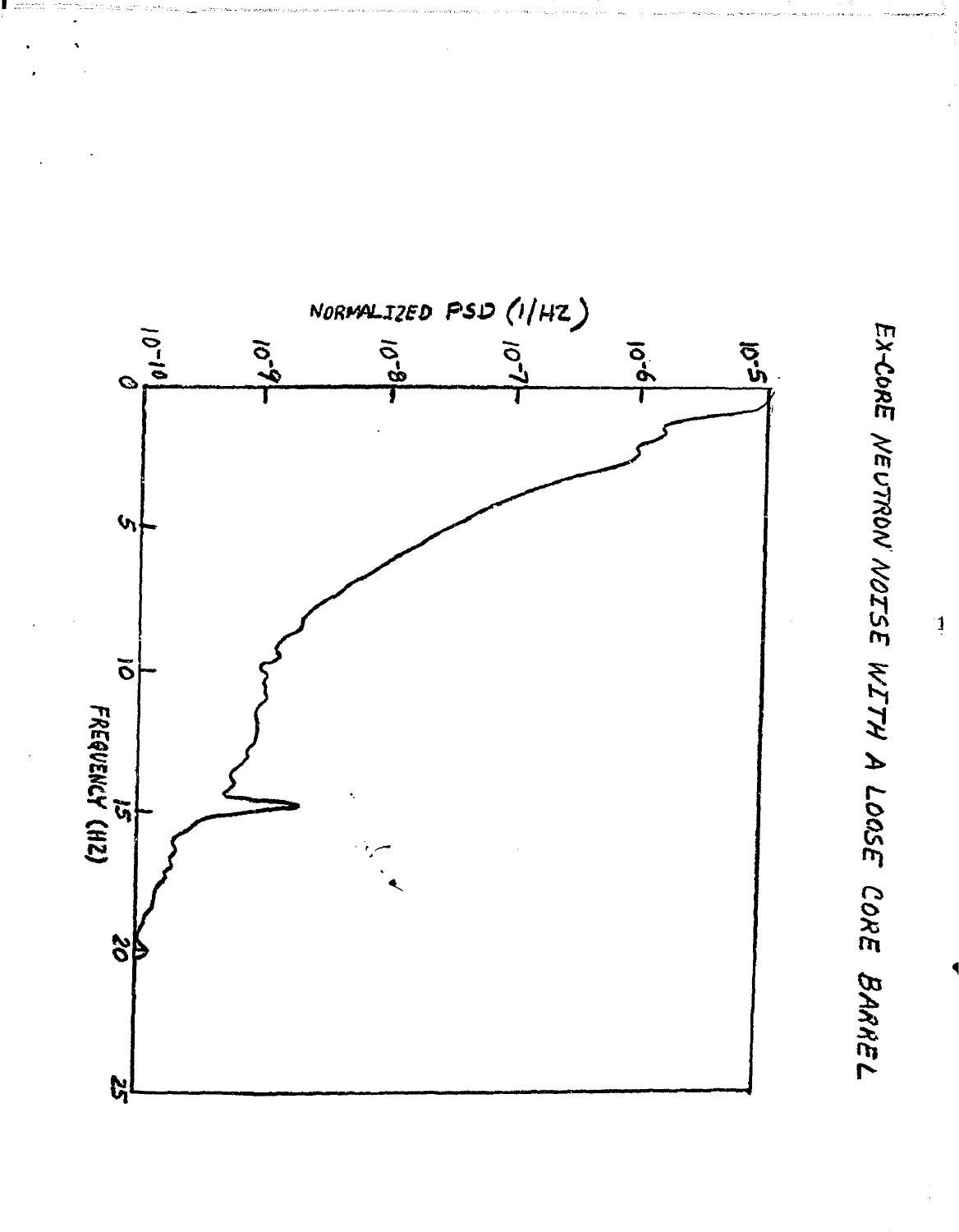